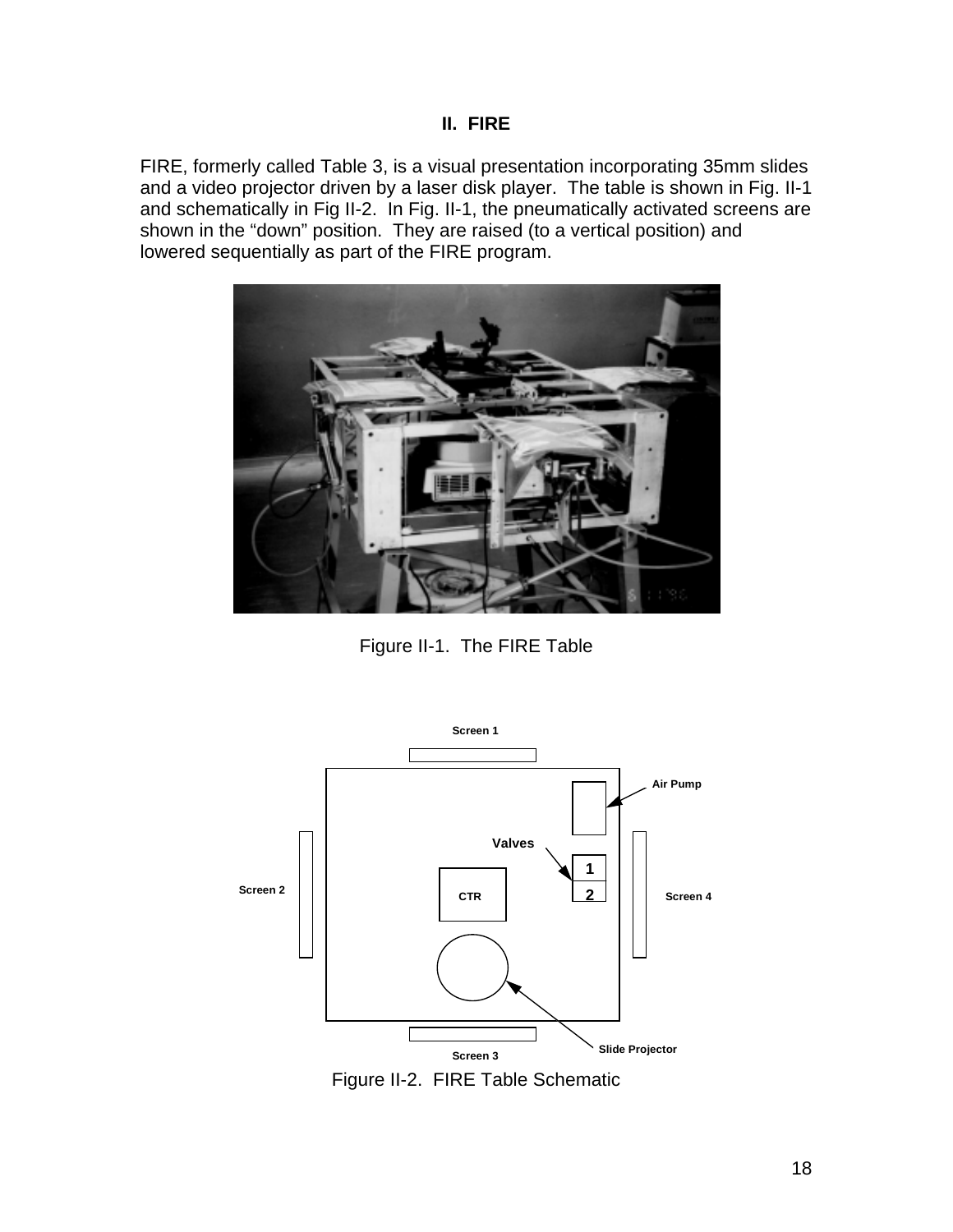Other components of the FIRE presentation are shown schematically in Fig. II-3, and listed in Table II-1.





Table II-1. FIRE Components

Laser Disk Player Pioneer, LO-V8000 Relay Board **Opto22, PB8** Relay Board Power Supply Intronics, SME 1000/5D Host Computer **Custom-built** Amplifier/Speakers To be determined

## **Component Manufacturer, Model**

Air Pump Pneumotive, 9-3.8 Slide Projector Kodak Ektagraphic, E-2 Video Projector Sharp LCP, XV-100 Drum Pad Roland, PAD-5 Midi Box **Portman PC Serial**